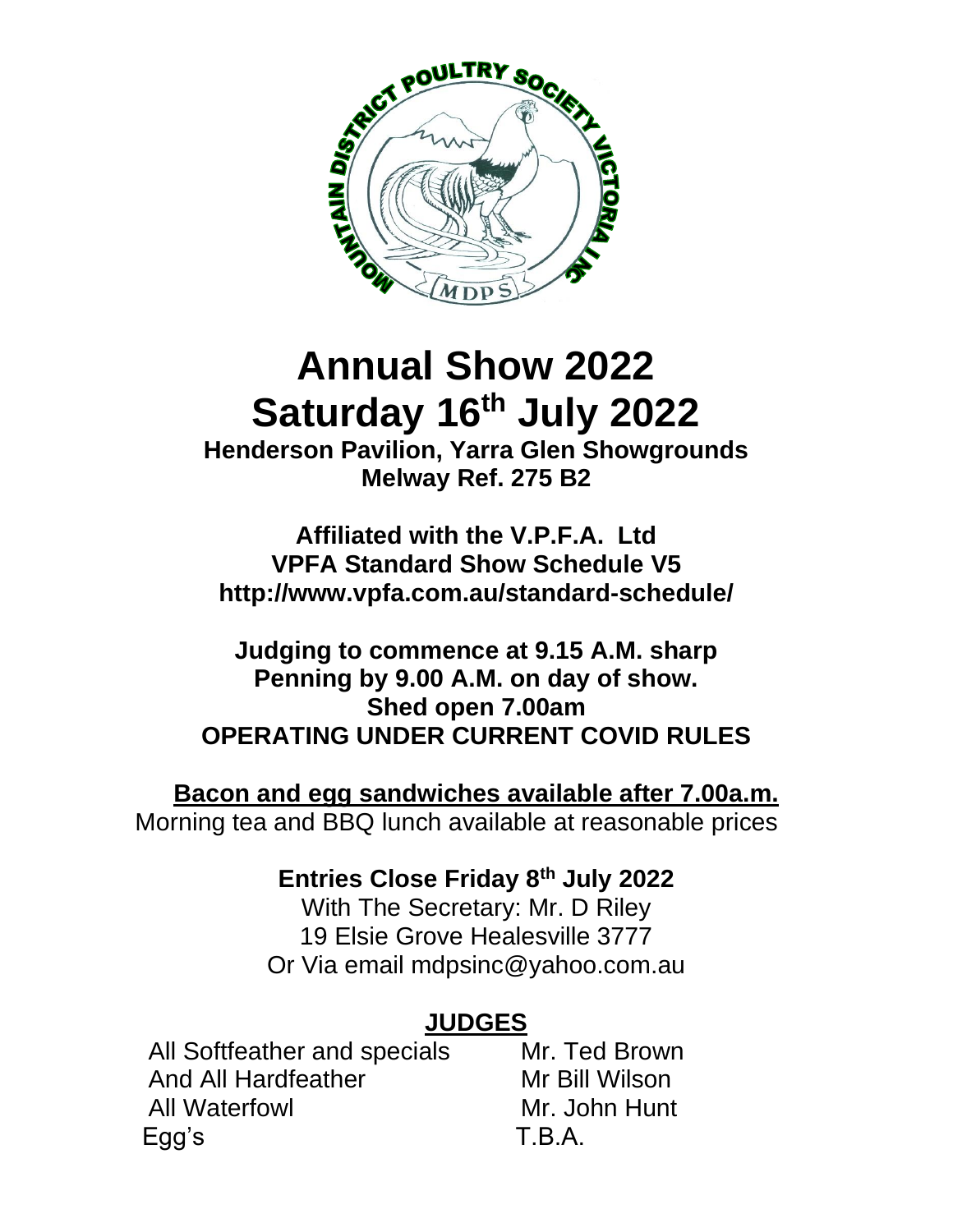### **Mountain District Poultry Society Inc.**

### **Office Bearers**

President: Mr Brian Daniels Vice President: MrMartin Doulton Jnr Vice President: MrJohn Hunt Secretary: Mr Doug Riley Treasurer: Mrs Kathleen Riley Show Manager: Mr Martin Doulton

### **Life Members**

Mr W. Stanhope (dec) Mrs G. Knight (dec) Mr K. Mason P.S.M. O.A.M. Mrs K. Ockwell(dec) Mr A. Veerman Mr P. Lark Mr B. Daniels Mr H.O. Stehn (dec) Mr B Kerr Mr D. Riley

Mrs K. Riley

### **Memberships**

| Senior: | \$15.00 |
|---------|---------|
| Junior: | \$10.00 |
| Family  | \$20.00 |

### **Entry Fees**

| Senior Members:                 | \$2.00 Per Bird |
|---------------------------------|-----------------|
| Senior 15 Entries or more       | \$1.50 Per Bird |
| Junior Members:                 | \$1.50 Per Bird |
| Junior 15 Entries or more       | \$1.00 Per Bird |
| All Non Members Senior & Junior | \$3.00 Per Bird |

**Entries maybe paid by EFT to MDPS: Bendigo Bank: BSB: 633 108 ACC Number: 138905070. Please note your name with payment and send a copy of receipt with entries**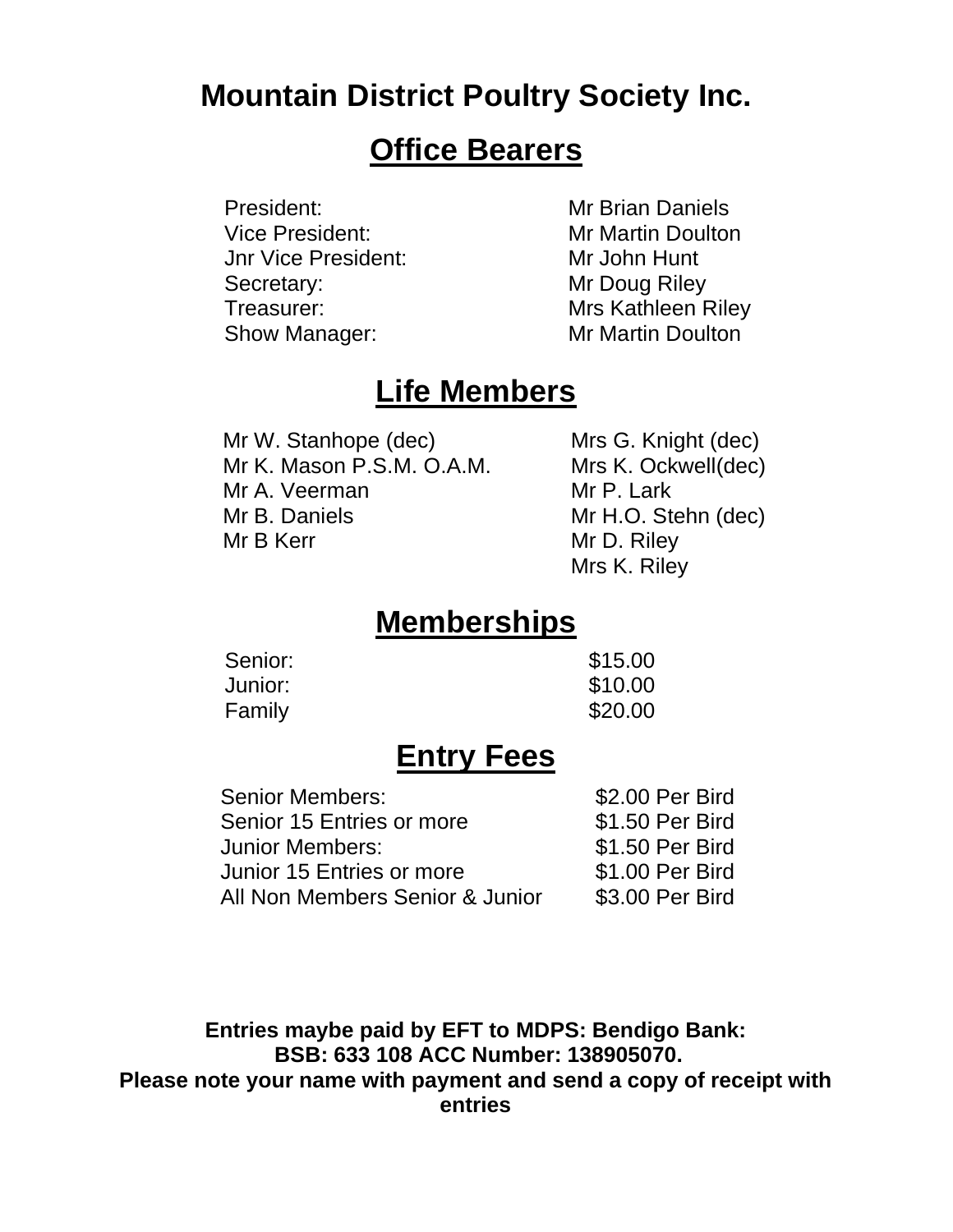#### **Senior Awards**

Champion Bird **Trophy** and Sash Reserve Champion Trophy and Sash Champion Waterfowl **Trophy** and Sash Reserve Waterfowl **Trophy and Sash** Champion Hard Feather Stnd Trophy and Sash Reserve Hard Feather Stnd **Example 20** Frophy and Sash Champion STD Heavy Softfeather Trophy and Sash Reserve STD Heavy Softfeather Trophy and Sash Champion STD Light Softfeather Trophy and Sash Reserve STD Light Softfeather Trophy and Sash Champion S/F Bantam Trophy and Sash Reserve S/F Bantam Trophy and Sash Champion Hardfeather Bantam Trophy and Sash Reserve Hardfeather Bantam Trophy and Sash

#### **Sash Only**

| <b>Champion Softfeather Bantam Light</b> | Sash |
|------------------------------------------|------|
| Reserve Softfeather Bantam Light         | Sash |
| <b>Champion Softfeather Bantam Heavy</b> | Sash |
| Reserve Softfeather Bantam Heavy         | Sash |
| Champion O.E.G Bantam                    | Sash |
| Reserve O.E.G Bantam                     | Sash |
| <b>Champion Modern Game Bantam</b>       | Sash |
| Champion O.E.G Standard                  | Sash |
| Champion A.O.V Hardfeather Standard      | Sash |
| <b>Champion Muscovy</b>                  | Sash |
| <b>Champion Heavy Breed Waterfowl</b>    | Sash |
| <b>Champion Light Breed Waterfowl</b>    | Sash |
| <b>Champion Bantam Waterfowl</b>         | Sash |
| Champion Plate of Egg's                  | Sash |
| Reserve Plate of Egg's                   | Sash |

#### **Junior Awards**

| <b>Champion Junior Bird</b>                                        | <b>Trophy and Sash</b> |
|--------------------------------------------------------------------|------------------------|
| Reserve Junior Bird                                                | <b>Trophy and Sash</b> |
| <b>Champion Junior Large</b>                                       | <b>Trophy and Sash</b> |
| Reserve Junior Large                                               | <b>Trophy and Sash</b> |
| <b>Champion Junior Waterfowl</b>                                   | <b>Trophy and Sash</b> |
| <b>Reserve Junior Waterfowl</b>                                    | <b>Trophy and Sash</b> |
| Champion Junior S/F Bantam                                         | <b>Trophy and Sash</b> |
| Reserve Junior S/F Bantam                                          | <b>Trophy and Sash</b> |
| Champion Junior H/F Bantam                                         | <b>Trophy and Sash</b> |
| Reserve Junior H/F Bantam                                          | <b>Trophy and Sash</b> |
| Juniors Use the Letter "J" In Front Of Class Numbers When Entering |                        |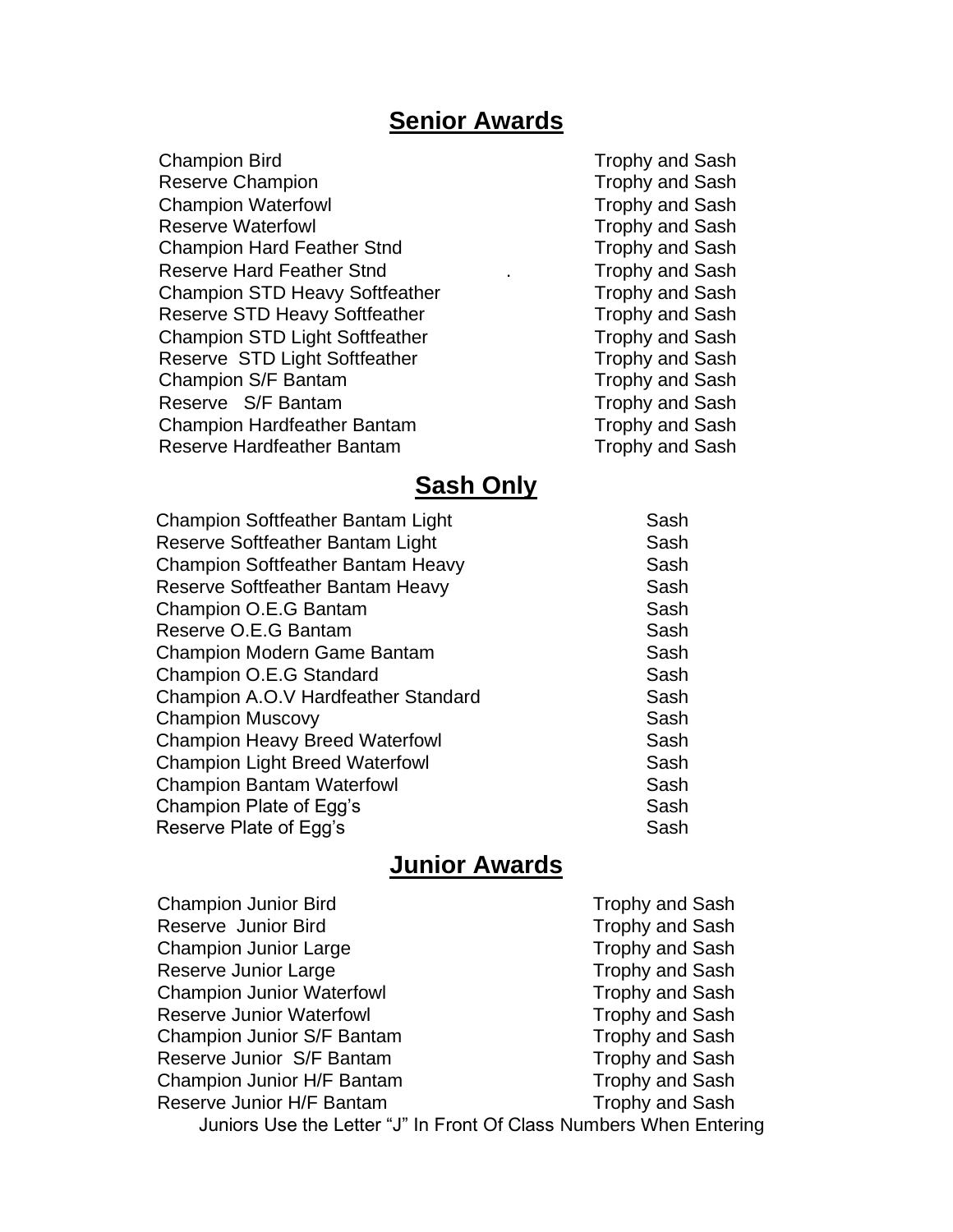**P.S.B.E.V. Journal Awards for 2022**

**Hardfeather – American Game- STD & BTM**

**Softfeather – STD Wyandotte.s**

**Waterfowl – Rouen's Rare Breed – Cochin's**

## **MOUNTAIN DISTRICT POULTRY SOCIETY THANKS OUR MAJOR SPONSOR GREEN VALLEY GRAINS**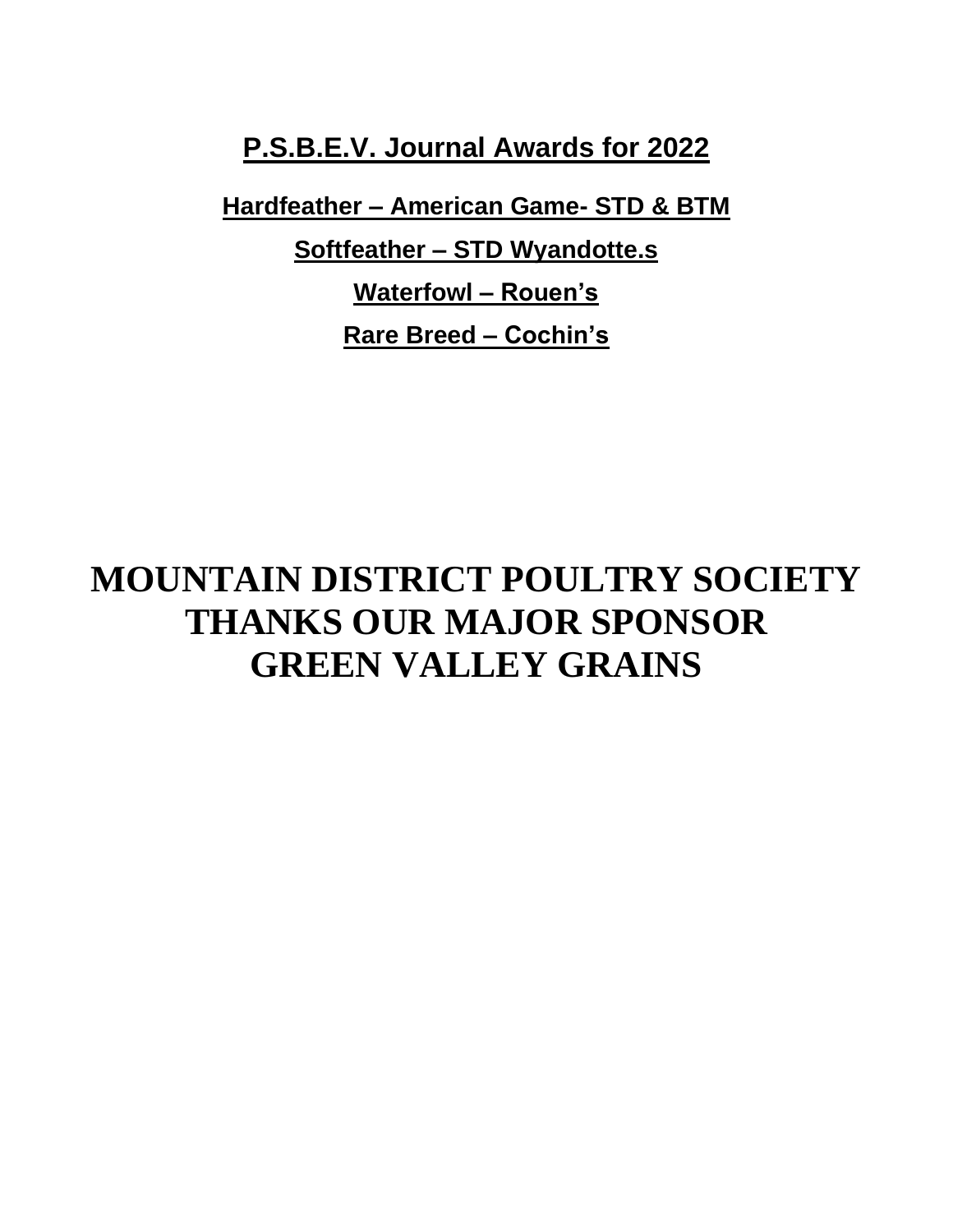### **RULES AND REGULATIONS**

#### Please Read Carefully

- 1. All entries are received subject to the rules and regulations of this society and the V.P.F.A. Ltd.
- 2. All Victorian exhibitors must be financial members of the V.P.F.A.Ltd or pay \$15.00 for a one day pass.
- 3. Pen numbers will not be returned, and can be collected from the show manager on the morning of the show.
- 4. All exhibits must be penned by 9.00 a.m. as judging will commence at 9.15 a.m. sharp.
- 5. No exhibit will be handled by the owner or any other unauthorized person once judging has commenced.
- 6. The society will not be responsible for any mistake, accident, loss or damage whatever the cause, although the greatest care will be taken.
- 7. All entries must be accompanied by the full entry fee and no late entries will be accepted.
- 8. All cheques and money orders must be made out to Mountain District Poultry Society Inc.
- 9. Any exhibitor wishing to change or add to their entry on the day of show, will be charged double entry fees per change or addition.
- 10. The committee reserves the right to change or add to, the judge's panel due to nonattendance of judges or excessive entries.
- 11. Any exhibit entered in the wrong class will be disqualified from the show and any bird suffering from a contagious disease will be removed from the pavilion and entry fees forfeited.
- 12. It shall be the responsibility of the exhibitor to remove any feed or water utensils from their pens prior to judging commencing.
- 13. Leg bands, as long as non-identifying, are permitted at this show.
- 14. Judges shall be the only persons using judging sticks on the birds any person found guilty of causing annoyance by loud comments on the work of the judges, or of insulting or unseemly behavior, shall be liable to expulsion from the show and his /her exhibits will be disqualified and all prizes and entry fees will be forfeited.
- 15. A junior shall be between the ages of 5 and 16 on the day of the show.
- 16. Exhibitors in the junior section will only be eligible for prizes in the junior section.
- 17. A junior exhibiting in the junior section, must exhibit a different breed or variety to a senior residing at the same address
- 18. Juniors are able to show in either Senior section OR Junior section not both.
- 19. Any senior found helping a junior within the surrounds of the poultry pavilion, will have his/ her exhibits disqualified unless prior permission is obtained from the show manager.
- 20. Please fill in both sides of the entry form.
- 21. Where six or more birds are entered in a class, a best of breed sash will be awarded.
- 22. When entering A.O.R.C., A.R.V., A.O.R.V. classes, please specify breed variety or color.
- 23. Juniors when entering junior classes, place the letter "J" in front of class number.
- 24. All birds will be judged to the Australian poultry standards, edition 2.
- 25. MDPS Inc. Early show is conducted under the PSBEV Code of practice, further information from: [http://www.vpfa.com.au/wp-content/uploads/2015/08/PSBEV-Code-of-Practice-](http://www.vpfa.com.au/wp-content/uploads/2015/08/PSBEV-Code-of-Practice-Downloadable-Web-Read-July-2015.pdf)[Downloadable-Web-Read-July-2015.pdf](http://www.vpfa.com.au/wp-content/uploads/2015/08/PSBEV-Code-of-Practice-Downloadable-Web-Read-July-2015.pdf)